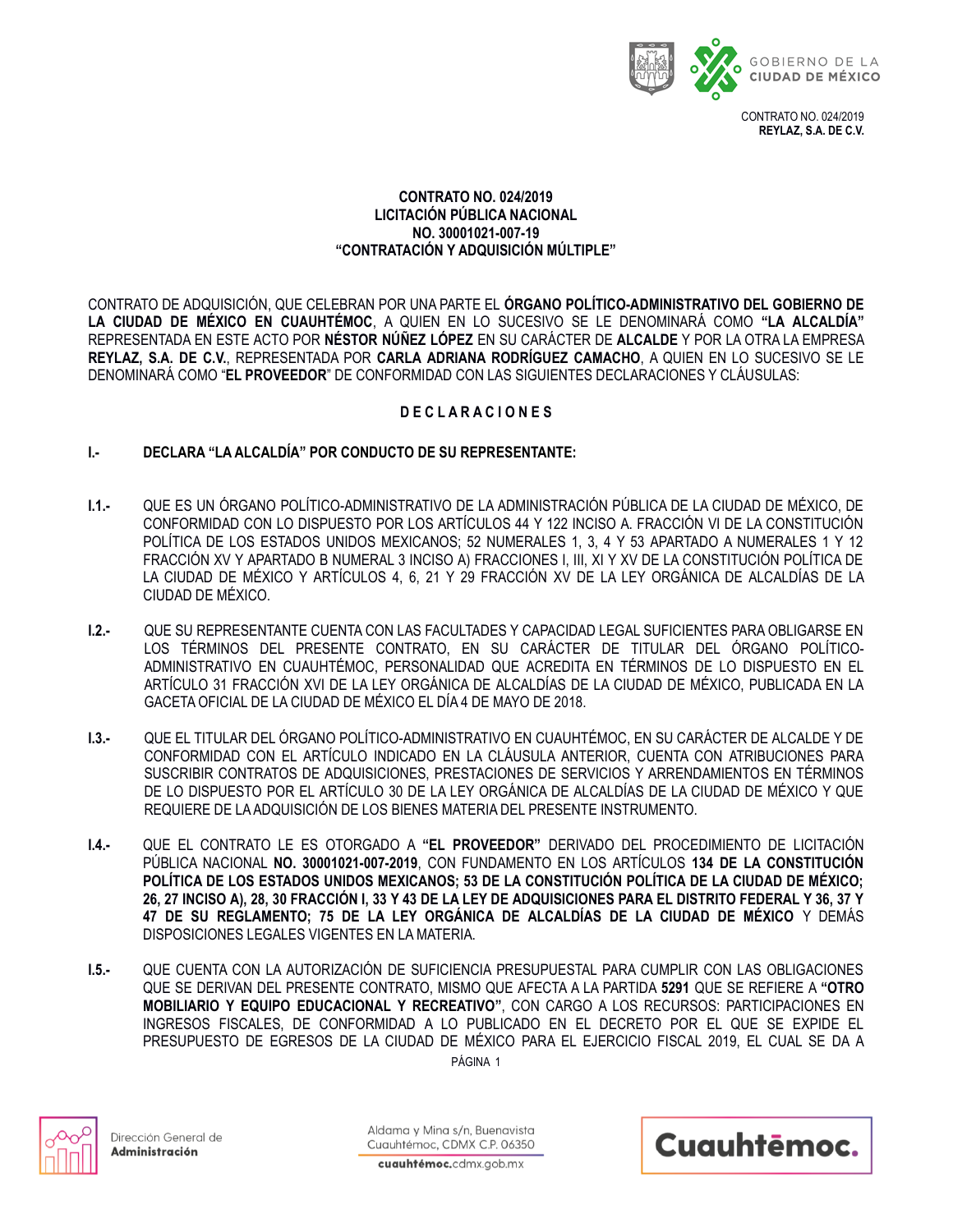

**REYLAZ, S.A. DE C.V.**

CONOCER A ESTA ALCALDÍA A TRAVÉS DEL **OFICIO NÚMERO SAF/SE/0060/2019,** DE LA **SUBSECRETARÍA DE EGRESOS DE LA SECRETARÍA DE ADMINISTRACIÓN Y FINANZAS DE LA CIUDAD DE MÉXICO**.

- **I.6.-** QUE PARA TODO LO RELACIONADO CON EL PRESENTE CONTRATO, SEÑALA COMO DOMICILIO EL UBICADO EN LAS CALLES **ALDAMA Y MINA SIN NÚMERO, COLONIA BUENAVISTA, CÓDIGO POSTAL 06350, ALCALDÍA CUAUHTÉMOC, EN LA CIUDAD DE MÉXICO.**
- **II.- DECLARA "EL PROVEEDOR":**
- **II.1.-** QUE ES UNA SOCIEDAD LEGALMENTE CONSTITUIDA, COMO SE ACREDITA EN LA ESCRITURA PÚBLICA NÚMERO **25,002** DE FECHA **13 DE DICIEMBRE DE 2016,** PASADA ANTE LA FE DEL NOTARIO PÚBLICO NÚMERO **228** DE LA CIUDAD DE MÉXICO**,** LICENCIADO **MANUEL VILLAGORDOA MESA**, INSCRITA EN EL REGISTRO PÚBLICO DE LA PROPIEDAD Y DE COMERCIO DE LA CIUDAD DE MÉXICO, CON EL NÚMERO DE FOLIO MERCANTIL ELECTRÓNICO **N-2017002338.**
- **II.2.-** QUE SU REPRESENTANTE ACREDITA SU PERSONALIDAD Y FACULTADES PARA SUSCRIBIR EL PRESENTE INSTRUMENTO EN TÉRMINOS DE ESCRITURA PÚBLICA NÚMERO **26,797** DE FECHA **13 DE JUNIO DE 2018,** PASADA ANTE LA FE DEL NOTARIO PÚBLICO NÚMERO **228** DE LA CIUDAD DE MÉXICO**,** LICENCIADO **MANUEL VILLAGORDOA MESA.**
- **II.3.-** QUE SU REPRESENTADA, CONFORME A LOS ESTATUTOS QUE RIGE SU ACTUACIÓN, TIENE POR OBJETO: **FABRICACIÓN, CONSTRUCCIÓN, IMPORTACIÓN, EXPORTACIÓN, DISTRIBUCIÓN, MAQUILA, COMPRA, VENTA, COMISIÓN, CONSIGNACIÓN, DEMOLICIÓN, DISTRIBUCIÓN E INSTALACIÓN DE TODO TIPO DE JUGUETES, JUEGOS INFANTILES, JUEGOS ACUÁTICOS, MOBILIARIO URBANO, JUEGOS EXTREMOS, EJERCITADORES, ASÍ COMO TODA CLASE DE JUEGOS, MOBILIARIO Y OBRAS INMOBILIARIAS RELACIONADAS AL ENTRETENIMIENTO Y RECREACIÓN, TANTO EN ESPACIOS PÚBLICOS COMO PRIVADOS, TANTO PLÁSTICOS, MADERA, FIBRA DE VIDRIO, METAL, ACERO INOXIDABLE INCLUYENDO TODO TIPO DE PISOS ARTIFICIALES COMO LO SON PASTOS SINTÉTICOS O NATURALES, PISOS AMORTIGUADORES Y ARENAS. ASÍ COMO LA ELABORACIÓN, PROYECTO Y DISEÑO DE LOS MISMOS TODO PARA INTERIORES COMO EXTERIORES.**
- **II.4.-** QUE SU REGISTRO FEDERAL DE CONTRIBUYENTES EXPEDIDO POR LA SECRETARÍA DE HACIENDA Y CRÉDITO PÚBLICO ES **REY161213HGA**.
- **II.5.-** QUE BAJO PROTESTA DE DECIR VERDAD, NO SE ENCUENTRA EN NINGUNO DE LOS SUPUESTOS DEL ARTÍCULO 39 DE LA LEY DE ADQUISICIONES PARA EL DISTRITO FEDERAL Y LOS SOCIOS DE SU REPRESENTADA, LOS MIEMBROS DE LA ADMINISTRACIÓN DE LA MISMA, SUS APODERADOS Y REPRESENTANTES LEGALES, EL PERSONAL QUE LABORA AL SERVICIO DE AQUELLA, ASÍ COMO LOS CÓNYUGES DE TODOS ELLOS, NO TIENEN LAZOS DE CONSANGUINIDAD NI DE AFINIDAD HASTA EL CUARTO GRADO CON PERSONA ALGUNA QUE LABORE EN LA ADMINISTRACIÓN PÚBLICA DE LA CIUDAD DE MÉXICO Y ENTRE CUYAS FUNCIONES SE ENCUENTRE LA DE PARTICIPAR EN ACTIVIDADES RELATIVAS A LA CONTRATACIÓN DE LOS SERVICIOS QUE SON MATERIA DEL PRESENTE CONTRATO. ASIMISMO, NINGUNA DE LAS PERSONAS ANTES MENCIONADAS TIENE RELACIÓN LABORAL O DE NEGOCIOS, CON EL PERSONAL DE **"LA ALCALDÍA",** CASO CONTRARIO, EL PRESENTE CONTRATO SERÁ NULO DE PLENO DERECHO DE CONFORMIDAD CON EL ARTÍCULO 2225 DEL CÓDIGO CIVIL PARA EL DISTRITO FEDERAL Y PRODUCIRÁ LAS CONSECUENCIAS QUE ENUNCIA EL ARTÍCULO 80 DE LA LEY DE ADQUISICIONES PARA EL DISTRITO FEDERAL.



Dirección General de Administración

Aldama y Mina s/n. Buenavista Cuauhtémoc, CDMX C.P. 06350

PÁGINA 2

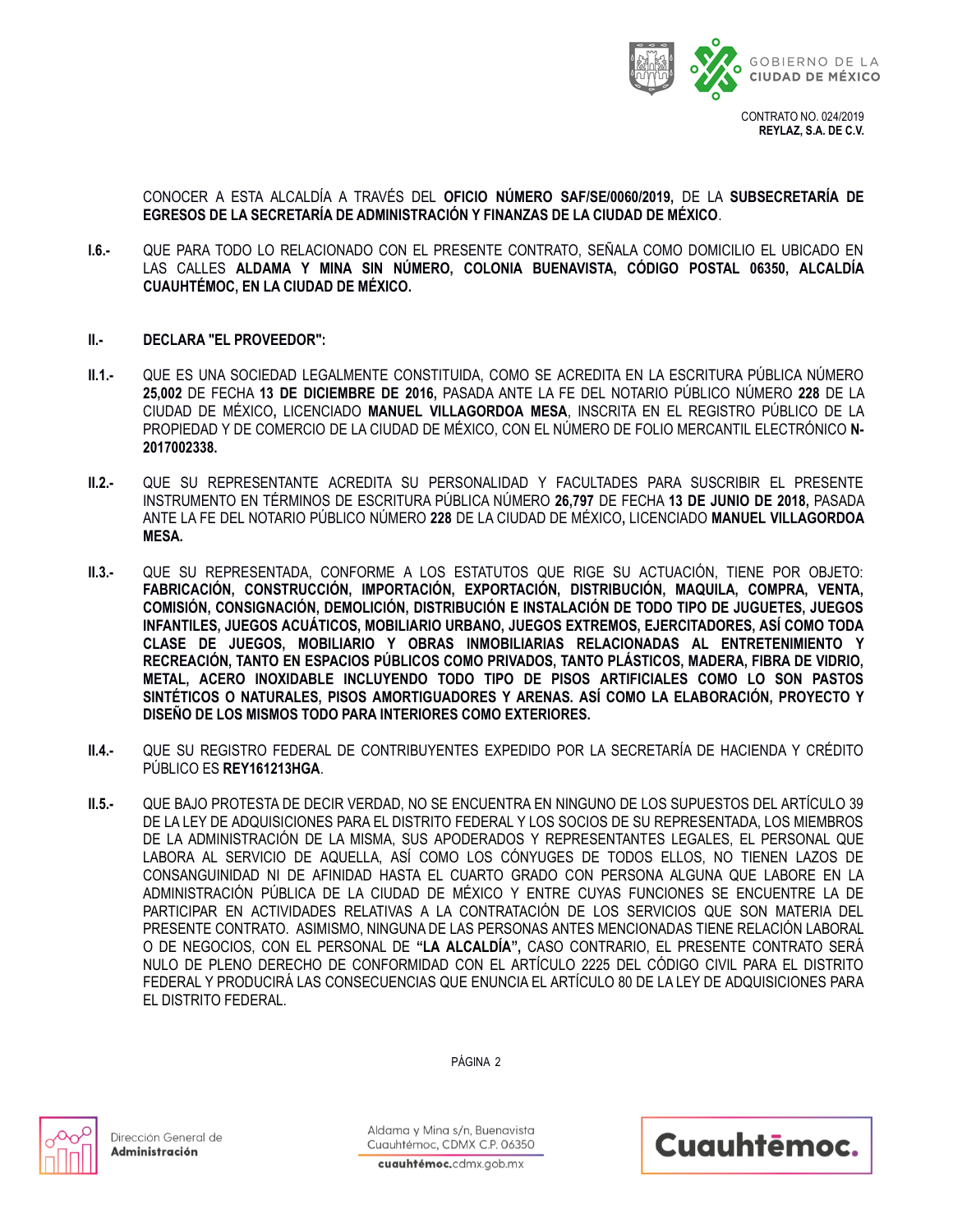

**REYLAZ, S.A. DE C.V.**

- **II.6.-** QUE CUENTA CON REGISTRO EN EL **"PADRÓN DE PROVEEDORES DE LA ADMINISTRACIÓN PÚBLICA DE LA CIUDAD DE MÉXICO",** CON NÚMERO DE FOLIO **0JMML1OEP6H18L2-7D1OG0Y4Y000M0F.**
- **II.7.-** QUE CUENTA CON LA CAPACIDAD, EQUIPO, HERRAMIENTAS, INSTALACIONES, RECURSOS FINANCIEROS, HUMANOS Y MATERIALES, ASÍ COMO CON LA ORGANIZACIÓN PARA CELEBRAR EL PRESENTE CONTRATO.
- **II.8.-** QUE PARA EFECTOS DE LO SEÑALADO EN EL ARTÍCULO 8 DEL CÓDIGO FISCAL DE LA CIUDAD DE MÉXICO, **"EL PROVEEDOR"** MANIFIESTA BAJO PROTESTA DE DECIR VERDAD QUE HA CUMPLIDO EN DEBIDA FORMA CON LAS OBLIGACIONES FISCALES A SU CARGO.
- **II.9.-** QUE SEÑALA COMO DOMICILIO PARA TODOS LOS EFECTOS LEGALES EL UBICADO EN **CALLE A MZ. 12, NÚMERO 4, COLONIA EDUCACIÓN, ALCALDÍA COYOACÁN, CÓDIGO POSTAL 04400, EN LA CIUDAD DE MÉXICO, TELÉFONO: 7155 1035, 5544 0377 Y 5544 4790**.

### **III. - DECLARAN AMBAS PARTES:**

- **III.1.-** QUE EL PRESENTE CONTRATO SE REGULA POR LA LEY DE ADQUISICIONES PARA EL DISTRITO FEDERAL, SU REGLAMENTO Y DEMÁS DISPOSICIONES APLICABLES.
- **III.2.-** QUE EN ESTE ACTO SE RECONOCEN MUTUAMENTE LA PERSONALIDAD CON QUE SE OSTENTAN Y QUE CUENTAN CON PLENA CAPACIDAD LEGAL, TÉCNICA Y ECONÓMICA PARA CELEBRAR EL PRESENTE CONTRATO.
- **III.3.-** QUE MANIFIESTAN BAJO PROTESTA DE DECIR VERDAD QUE EN ESTE CONTRATO NO EXISTE DOLO, LESIÓN NI MALA FE Y QUE LO CELEBRAN DE ACUERDO CON SU LIBRE VOLUNTAD.

EXPRESADO LO ANTERIOR, LAS PARTES SE OBLIGAN AL TENOR DE LAS SIGUIENTES:

## **C L Á U S U L A S**

**PRIMERA.-** POR VIRTUD DEL PRESENTE CONTRATO **"LA ALCALDÍA"** ADQUIERE DE **"EL PROVEEDOR"** EL **SUMINISTRO E INSTALACIÓN DE JUEGOS INFANTILES Y GIMNASIO PARA EXTERIOR**, CORRESPONDIENTE A LA EJECUCIÓN DEL PRESUPUESTO PARTICIPATIVO 2019 DE **VALLE GÓMEZ (CLAVE 15-033)** CUYA DESCRIPCIÓN, CANTIDAD, CARACTERÍSTICAS Y PRECIOS UNITARIOS FIJOS SE SEÑALAN EN EL **ANEXO 1** Y **ANEXO TÉCNICO** MISMOS QUE, FIRMADOS POR LAS PARTES FORMAN PARTE INTEGRANTE DEL PRESENTE CONTRATO.

LOS BIENES OBJETO DEL PRESENTE CONTRATO DEBERÁN CUMPLIR CON LAS CARACTERÍSTICAS Y ESPECIFICACIONES CONSIGNADAS EN LAS **COTIZACIÓN Y REQUISICIÓN DE COMPRA NÚMERO 057**, ASÍ COMO CON EL **ACTA DE JUNTA DE ACLARACIÓN DE BASES** DE FECHA 22 DE JULIO DE 2019 Y **ACTO DE EMISIÓN DE DICTAMEN Y FALLO** DE FECHA 26 DE JULIO DE 2019 QUE FORMAN DE LA LICITACIÓN PÚBLICA NACIONAL **NO. 30001021-007-19.**

EN CASO DE QUE **"LA ALCALDÍA"** LO SOLICITE, **"EL PROVEEDOR"** PODRÁ INCREMENTAR LA CANTIDAD DE BIENES PROPORCIONADOS MEDIANTE MODIFICACIONES AL CONTRATO VIGENTE, SIEMPRE Y CUANDO EL MONTO TOTAL DE LAS MODIFICACIONES NO REBASE EN SU CONJUNTO EL **25% (VEINTICINCO POR CIENTO)** DEL TOTAL DEL VALOR DEL CONTRATO, SE ENCUENTREN EN EL MISMO EJERCICIO PRESUPUESTAL Y QUE EL PRECIO Y DEMÁS CONDICIONES DE LOS

PÁGINA 3

Dirección General de Administración

Aldama y Mina s/n. Buenavista Cuauhtémoc, CDMX C.P. 06350

Cuauhtēmoc.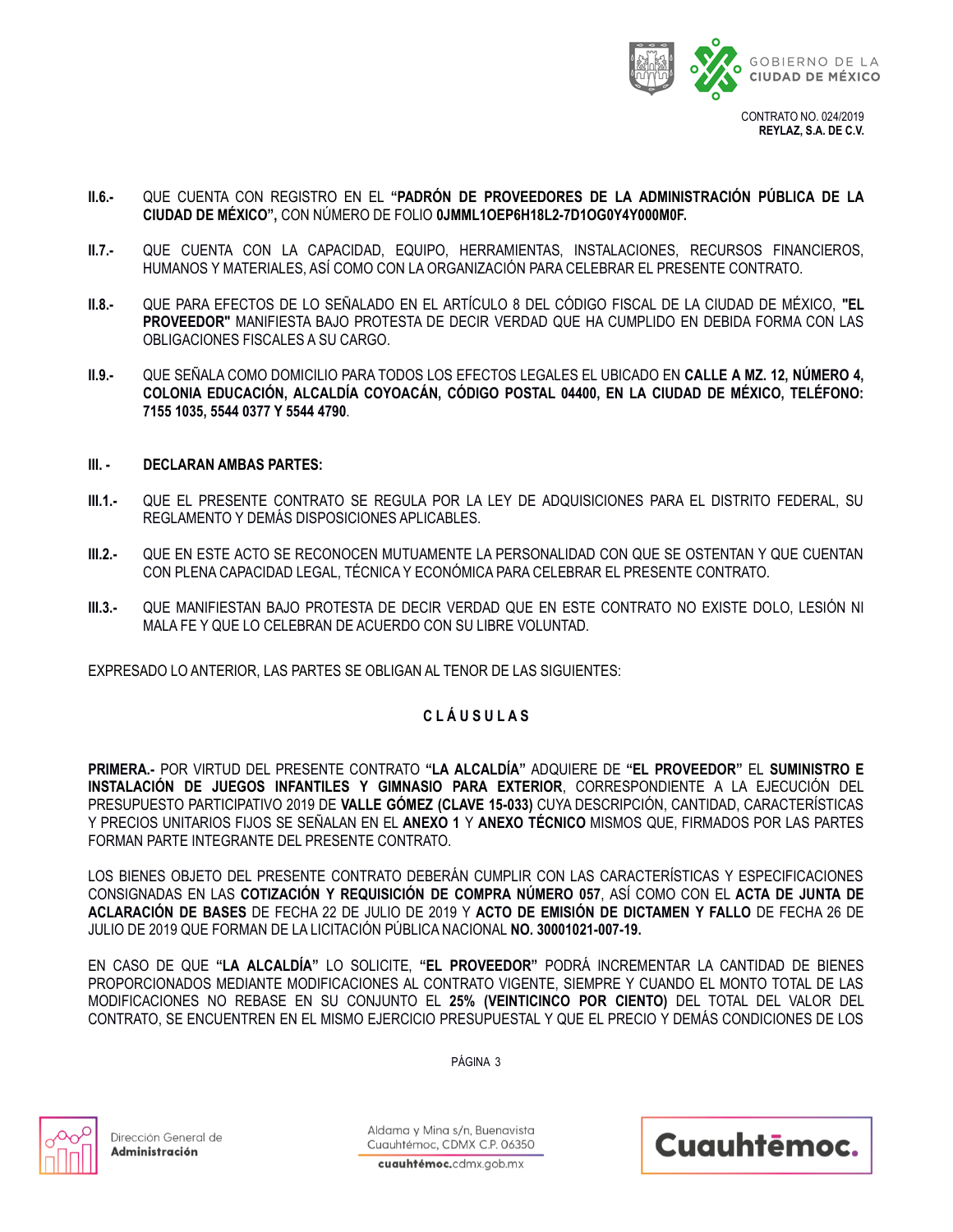

**REYLAZ, S.A. DE C.V.**

SERVICIOS SEAN IGUALES AL INICIALMENTE PACTADO, DEBIÉNDOSE AJUSTAR LAS GARANTÍAS DE CUMPLIMIENTO DEL CONTRATO EN SU CASO.

**SEGUNDA.- "LA ALCALDÍA"** PAGARÁ A **"EL PROVEEDOR"** POR LOS BIENES ADQUIRIDOS, MATERIA DEL PRESENTE CONTRATO, EL IMPORTE DE **\$1,337,111.45 (UN MILLÓN TRESCIENTOS TREINTA Y SIETE MIL CIENTO ONCE PESOS 45/100 M.N.),** MÁS EL 16% (DIECISÉIS POR CIENTO) DE IMPUESTO AL VALOR AGREGADO, POR LO QUE EL IMPORTE TOTAL DEL CONTRATO ASCIENDE A LA CANTIDAD DE **\$1,551,049.28 (UN MILLÓN QUINIENTOS CINCUENTA Y UN MIL CUARENTA Y NUEVE PESOS 28/100 M.N.).**

LOS PRECIOS ESTABLECIDOS POR CONCEPTO DE LA ADQUISICIÓN DE LOS BIENES, MATERIA DEL PRESENTE CONTRATO SON FIJOS, UNITARIOS, EN MONEDA NACIONAL Y SIN CAMBIOS HASTA EL CABAL CUMPLIMIENTO DE LAS OBLIGACIONES PACTADAS.

**TERCERA.-** AMBAS PARTES CONVIENEN EN QUE EL IMPORTE DE LOS BIENES, MATERIA DEL PRESENTE CONTRATO, SERÁ LIQUIDADO A **"EL PROVEEDOR"** DENTRO DE LOS 20 (VEINTE) DÍAS HÁBILES CONTADOS A LA FECHA DE ACEPTACIÓN DE LAS FACTURAS DEBIDAMENTE REQUISITADAS, LAS QUE SE ELABORARÁN DE MANERA DESGLOSADA A NOMBRE DEL **GOBIERNO DE LA CIUDAD DE MÉXICO, PLAZA DE LA CONSTITUCIÓN SIN NÚMERO, COLONIA CENTRO DE LA CIUDAD DE MÉXICO, ÁREA 1, CIUDAD DE MÉXICO, ALCALDÍA CUAUHTÉMOC, CÓDIGO POSTAL 06000, R.F.C. GDF9712054NA,** DE ACUERDO A CANTIDADES QUE SE ENCUENTRAN DESCRITAS EN LA **CLÁUSULA SEGUNDA** Y **ANEXO 1** DEL PRESENTE CONTRATO. "**EL PROVEEDOR**", CONSIDERARÁ PARA LA ENTREGA E INSTALACIÓN DE LOS BIENES, MATERIA DE ESTE INSTRUMENTO, LAS ESPECIFICACIONES CONTENIDAS EN EL **ANEXO TÉCNICO**.

AMBAS PARTES CONVIENEN EN QUE PARA EL SUPUESTO QUE SE REALICEN PAGOS EN EXCESO A **"EL PROVEEDOR"**, ÉSTE DEBERÁ REINTEGRAR LOS REMANENTES, MÁS LOS INTERESES CORRESPONDIENTES CONFORME A UNA TASA QUE SERÁ IGUAL A LA ESTABLECIDA POR LA LEY DE INGRESOS DE LA CIUDAD DE MÉXICO PARA EL EJERCICIO FISCAL 2019, PARA LOS CASOS DE PRÓRROGA PARA EL PAGO DE CRÉDITOS FISCALES, ASIMISMO SERÁN REINTEGRADOS DE CONFORMIDAD CON LO DISPUESTO EN EL ARTÍCULO 64 DE LA LEY DE ADQUISICIONES PARA EL DISTRITO FEDERAL.

**CUARTA.-** LAS FACTURAS QUE SE MENCIONAN EN LA CLÁUSULA ANTERIOR, DEBERÁN DE CONTENER LA FIRMA DE CONFORMIDAD POR PARTE DE LA **DIRECCIÓN DE DESARROLLO SOCIAL**, CON VISTO BUENO DE LA **DIRECCIÓN GENERAL DE DESARROLLO Y BIENESTAR**, PARA VERIFICAR QUE LA ENTREGA E INSTALACIÓN DE LOS BIENES SE LLEVÓ A CABO Y A ENTERA SATISFACCIÓN DE ÉSTA.

**QUINTA.- "EL PROVEEDOR"** SE OBLIGA A ENTREGAR LOS BIENES OBJETO DEL PRESENTE CONTRATO, **LIBRE A BORDO DESTINO (LAB DESTINO),** MISMOS QUE SE ENTREGARÁN A NIVEL DE PISO EN EL **ALMACÉN "A"** DE **"LA ALCALDÍA"** EN UN HORARIO DE **09:00 A 14:00 HORAS,** UBICADO EN **ALDAMA Y LUIS DONALDO COLOSIO SIN NÚMERO, COLONIA BUENAVISTA, ALCALDÍA CUAUHTÉMOC, EN LA CIUDAD DE MÉXICO, CÓDIGO POSTAL 06350**. DICHOS BIENES DEBERÁN ENTREGARSE DEBIDAMENTE IDENTIFICADOS CON CÓDIGO, DESCRIPCIÓN, CANTIDAD, NOMBRE DEL FABRICANTE, DIRECCIÓN Y TELÉFONO, CON EMBALAJE Y EMPAQUE PARA SU TRASLADO Y ALMACENAJE EN BUEN ESTADO, DE ACUERDO CON SUS CARACTERÍSTICAS TÉCNICAS. EL TIPO DE EMBALAJE Y EMPAQUE QUE SE UTILICE DEBERÁ SER LO SUFICIENTEMENTE RESISTENTE PARA SOPORTAR LA MANIPULACIÓN ORDINARIA EN MANIOBAS DE CARGA Y DESCARGA A QUE ESTARÁN SUJETOS LOS BIENES. LA CARGA, TRASLADO Y DESCARGA DE LOS MISMOS, SERÁ POR CUENTA Y RIESGO DE **"EL PROVEEDOR"**, PARA LO CUAL, DEBERÁ CONTAR CON EL PERSONAL SUFICIENTE PARA LLEVAR A CABO DICHAS MANIOBRAS. POSTERIOR A LA ENTREGA, EL ÁREA REQUIRENTE DEBERÁ INFORMAR A **"EL PROVEEDOR"** LAS UBICACIONES PARA LA INSTALACIÓN DE DICHOS BIENES.

**"EL PROVEEDOR"** SE OBLIGA A REALIZAR LA ENTREGA E INSTALACIÓN DE LOS BIENES MATERIA DEL PRESENTE CONTRATO, DURANTE EL EJERCICIO 2019 DE ACUERDO A LO SEÑALADO EN EL **ANEXO 1** Y **ANEXO TÉCNICO** DE ESTE

PÁGINA 4



Dirección General de Administración

Aldama y Mina s/n. Buenavista Cuauhtémoc, CDMX C.P. 06350

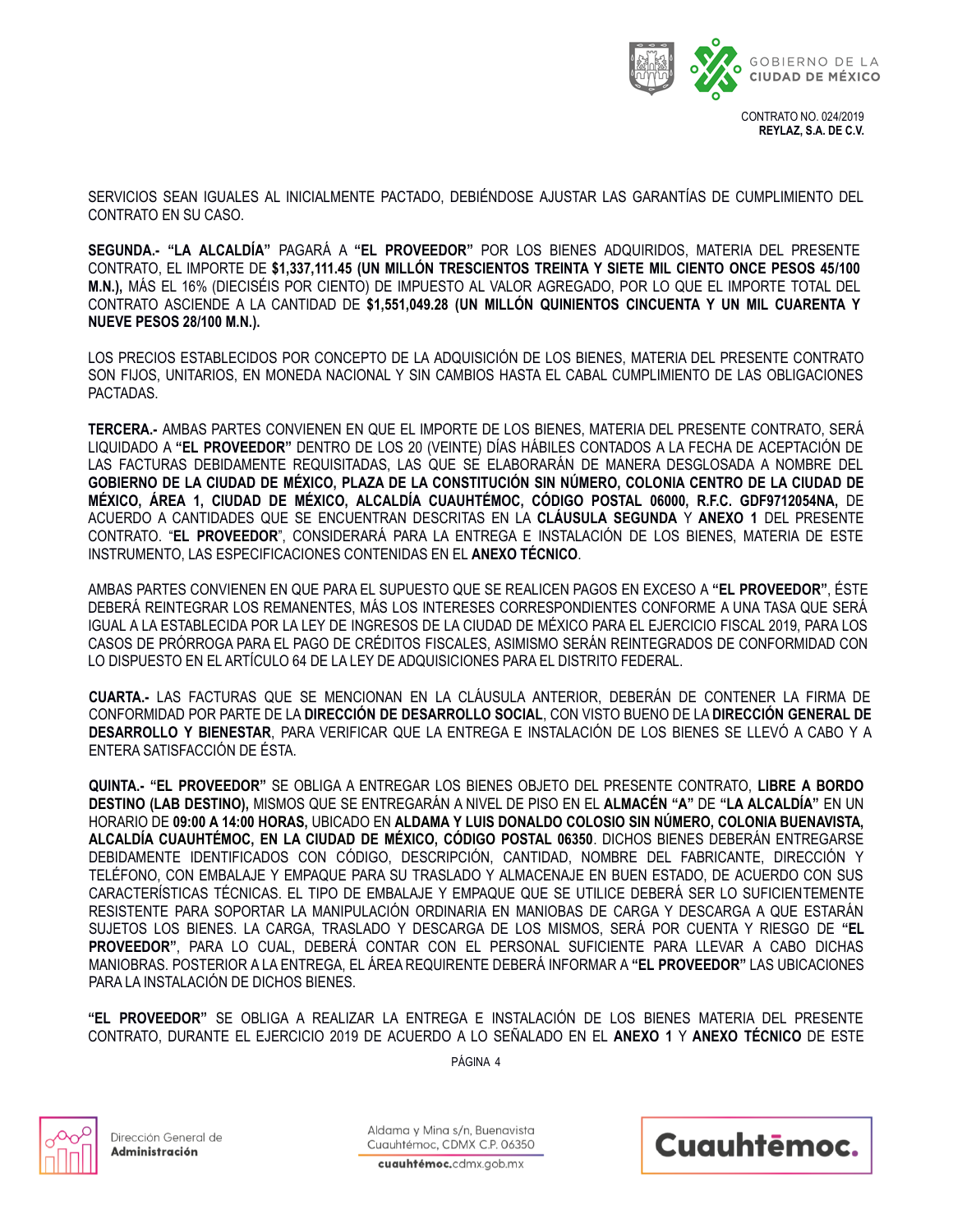

INSTRUMENTO, DENTRO DE LOS **40 DÍAS HÁBILES** POSTERIORES A LA FIRMA DEL PRESENTE CONTRATO, ES DECIR, DEL **30 DE JULIO AL 24 DE SEPTIEMBRE DE 2019.**

EN CASO DE DEFECTOS O VICIOS OCULTOS, **"EL PROVEEDOR"** DEBERÁ BRINDAR LA ATENCIÓN EN UN PLAZO NO MAYOR A **5 DÍAS NATURALES**, CONTADOS A PARTIR DEL DÍA SIGUIENTE EN QUE SE NOTIFIQUE LA FALLA, PARA SU REVISIÓN Y, DE SER NECESARIO, LA REPARACIÓN Y/O SUSTITUCIÓN, LA CUAL NO DEBERÁ EXCEDER DE **20 DÍAS HÁBILES.**

**"EL PROVEEDOR"** DEBERÁ CONTAR CON CADA UNA DE LAS NORMAS QUE SE MENCIONAN EN EL **ANEXO TÉCNICO** DEL PRESENTE INSTRUMENTO.

**SEXTA.-** AMBAS PARTES CONVIENEN EN QUE UNA VEZ QUE HAYAN SIDO ENTREGADOS LOS BIENES OBJETO DE ESTE CONTRATO EN EL ALMACÉN DE **"LA ALCALDÍA",** ÉSTA PODRÁ REALIZAR PRUEBAS DE CALIDAD A LOS MISMOS, EN UN LABORATORIO ELEGIDO LIBREMENTE POR **"LA ALCALDÍA"** DEBIDAMENTE ACREDITADO POR LA AUTORIDAD COMPETENTE; EL COSTO DE LAS PRUEBAS SERÁ CUBIERTO POR **"EL PROVEEDOR"** Y SE PRACTICARÁN SOBRE CADA LOTE ENTREGADO; LAS MUESTRAS REQUERIDAS PARA REALIZAR LAS PRUEBAS SERÁN REPUESTAS POR **"EL PROVEEDOR"** SIN COSTO ALGUNO PARA "**LA ALCALDÍA"**.

**SÉPTIMA.-** LA VIGENCIA DEL PRESENTE CONTRATO INICIARÁ EL DÍA **29 DE JULIO** Y CONCLUIRÁ EL **31 DE DICIEMBRE DE 2019.**

**OCTAVA.-** AMBAS PARTES CONVIENEN EN QUE **"EL PROVEEDOR"** SERÁ EL ÚNICO RESPONSABLE DE LA UTILIZACIÓN DE LAS PATENTES, MARCAS, CERTIFICADOS DE INVENCIÓN Y TODO LO RELACIONADO CON LOS DERECHOS DE PROPIEDAD INDUSTRIAL O INTELECTUAL DE LOS BIENES OBJETO DEL PRESENTE CONTRATO, DESLINDANDO DE TODA RESPONSABILIDAD POR SU USO A "**LA ALCALDÍA"**.

**NOVENA.- "EL PROVEEDOR"** SE OBLIGA A GARANTIZAR MEDIANTE ESCRITO DIRIGIDO A **"LA ALCALDÍA"** DE LOS DEFECTOS, VICIOS OCULTOS Y DEFICIENCIA EN LA CALIDAD DE LOS BIENES OBJETO DEL PRESENTE CONTRATO, POR UN PERIODO MÍNIMO DE 12 MESES A PARTIR DE LA ENTREGA TOTAL Y ACEPTACIÓN DE LOS MISMOS. "**EL PROVEEDOR**" REALIZARÁ LA SUSTITUCIÓN DE LOS BIENES DEFECTUOSOS EN UN PLAZO NO MAYOR A **20 DÍAS HÁBILES**, CONTADOS A PARTIR DEL DÍA SIGUIENTE EN QUE SEA NOTIFICADO POR ESCRITO.

**DÉCIMA.- "EL PROVEEDOR"** SE COMPROMETE MEDIANTE CARTA COMPROMISO DE INTEGRIDAD CON FUNDAMENTO EN EL PUNTO 4.4.2 DE LA CIRCULAR UNO BIS VIGENTE, A NO INCURRIR EN PRÁCTICAS NO ÉTICAS O ILEGALES, DURANTE LA FORMALIZACIÓN Y VIGENCIA DE LA RELACIÓN CONTRACTUAL, A FIN DE GARANTIZAR LA TRANSPARENCIA, LEGALIDAD Y HONESTIDAD DE ESTOS PROCEDIMIENTOS, QUE SEÑALA EL ARTÍCULO 27 EN LA LEY DE ADQUISICIONES PARA EL DISTRITO FEDERAL.

**DÉCIMA PRIMERA.- "EL PROVEEDOR**" **"**ENTREGARÁ A LA FIRMA DEL PRESENTE LA GARANTÍA DE CUMPLIMIENTO DE CONTRATO, CON UNA VIGENCIA DESDE SU EXPEDICIÓN Y HASTA **12 (DOCE)** MESES POSTERIORES A LA ENTREGA Y ACEPTACIÓN TOTAL DEL SERVICIO MATERIA DEL PRESENTE CONTRATO, COMO GARANTÍA DE LA CALIDAD DE LOS MISMOS CONTRA DEFECTOS Y VICIOS OCULTOS, POR UN IMPORTE DEL **15% (QUINCE POR CIENTO)** DEL MONTO TOTAL SIN CONSIDERAR EL I.V.A., DE CONFORMIDAD A LO ESTIPULADO ARTÍCULOS 73 FRACCIÓN III, 75 Y 75 BIS DE LA **LEY DE ADQUISICIONES PARA EL DISTRITO FEDERAL,** EN CUALQUIERA DE LAS SIGUIENTES FORMAS:

**A) FIANZA** (ORIGINAL Y COPIA) OTORGADA POR UNA INSTITUCIÓN AUTORIZADA EN LOS TÉRMINOS DE **LA LEY DE INSTITUCIONES DE SEGUROS Y DE FIANZAS** A FAVOR DE LA **SECRETARÍA DE FINANZAS DE LA CIUDAD DE MÉXICO.** EN LA REDACCIÓN DE ESTA FIANZA, INDEPENDIENTEMENTE DE LAS DEMÁS ESTIPULACIONES QUE CONTENGA, SE DEBERÁ TRANSCRIBIR LO SIGUIENTE: **"LA INSTITUCIÓN AFIANZADORA OTORGA SU** 

PÁGINA 5



Dirección General de Administración

Aldama y Mina s/n. Buenavista Cuauhtémoc, CDMX C.P. 06350

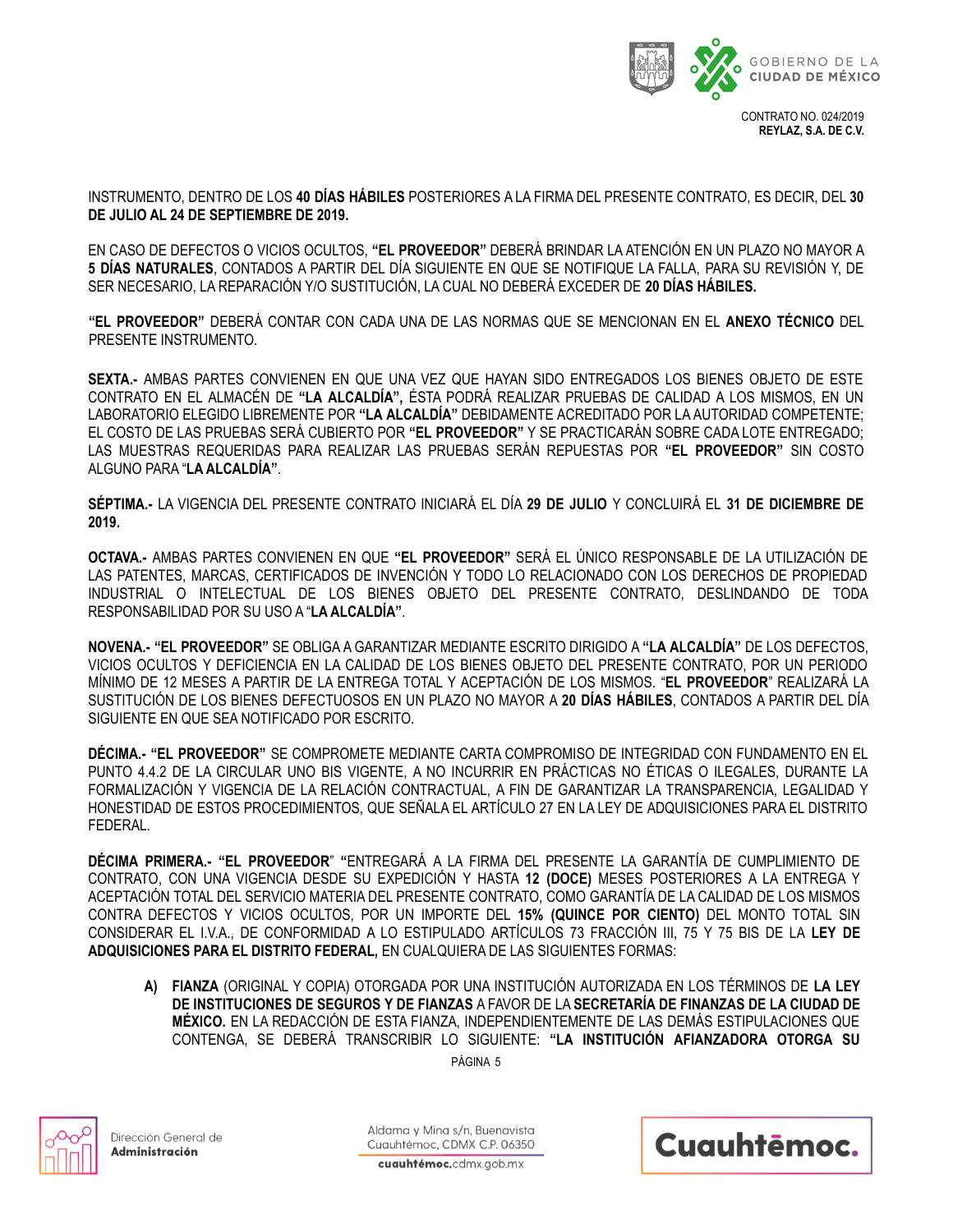

**CONSENTIMIENTO EN LO REFERENTE AL ARTÍCULO 179 DE LA LEY DE INSTITUCIONES DE SEGUROS Y DE FIANZAS Y SE SOMETE EXPRESAMENTE AL PROCEDIMIENTO DE EJECUCIÓN ESTABLECIDO EN ESTA MISMA LEY".**

LA FIANZA GARANTIZARÁ EL CUMPLIMIENTO DE TODAS LAS OBLIGACIONES CONTRACTUALES Y EN SU CASO EL PAGO DE LA PENA CONVENCIONAL POR RETRASO O INCUMPLIMIENTO EN LAS FECHAS DE ENTREGA DE LOS BIENES Y SERVICIOS, EL IMPORTE SERÁ EL EQUIVALENTE AL **1% (UNO POR CIENTO)** POR CADA DÍA DE RETRASO, CALCULADO SOBRE EL IMPORTE TOTAL DE LA ENTREGA INCUMPLIDA, DE TAL MANERA QUE EL MONTO MÁXIMO DE LA PENA CONVENCIONAL PUEDE SER HASTA DEL **15% (QUINCE POR CIENTO**) DEL MONTO TOTAL DEL CONTRATO SIN CONSIDERAR EL I.V.A.

- **B) CHEQUE DE CAJA O CERTIFICADO** (ORIGINAL Y COPIA) LOS CUALES DEBERÁN SER NOMINATIVOS, NO NEGOCIABLES, LIBRADO CON CARGO A CUALQUIER INSTITUCIÓN BANCARIA DE ESTA LOCALIDAD Y A FAVOR DE LA **SECRETARÍA DE FINANZAS DE LA CIUDAD DE MÉXICO**.
- **C) BILLETE DE DEPÓSITO** (ORIGINAL Y COPIA) A FAVOR DE LA **SECRETARÍA DE FINANZAS DE LA CIUDAD DE MÉXICO.**
- **D) CARTA DE CRÉDITO** (ORIGINAL Y COPIA).

**DÉCIMA SEGUNDA.- SANCIONES Y PENAS CONVENCIONALES:** SE APLICARÁ UNA PENA CONVENCIONAL A CARGO DE **"EL PRESTADOR DE SERVICIO"** POR ATRASO EN EL CUMPLIMIENTO DE LOS SERVICIOS POR CADA DÍA NATURAL.

- A) EN EL CASO DE INCUMPLIMIENTO A LAS CONDICIONES ESTABLECIDAS EN EL CONTRATO, **"EL PRESTADOR DE SERVICIO"** QUEDA OBLIGADO A PAGAR EL **1% (UNO POR CIENTO)**, DEL VALOR TOTAL DE LOS SERVICIOS DEJADOS DE PRESTAR SIN INCLUIR IMPUESTOS (NETO), POR CADA DÍA NATURAL.
- **B)** EL MONTO DE LAS PENAS CONVENCIONALES, SE DESCONTARÁ A **"EL PRESTADOR DE SERVICIO"** DEL IMPORTE FACTURADO QUE CORRESPONDA A LA OPERACIÓN ESPECÍFICA DE QUE SE TRATE Y SE LIQUIDARÁ SOLO LA DIFERENCIA QUE RESULTE.

**DÉCIMA TERCERA.-** LA FALTA DE OBSERVANCIA Y CUMPLIMIENTO DEL CONTENIDO DEL PRESENTE CONTRATO POR PARTE DE **"EL PROVEEDOR"** FACULTA EXPRESAMENTE A "**LA ALCALDÍA"** PARA DARLO POR TERMINADO Y APLICAR LAS PENAS A QUE POR INCUMPLIMIENTO SE HAGA ACREEDOR **"EL PROVEEDOR"**.

**DÉCIMA CUARTA.- "EL PROVEEDOR**", SE OBLIGA A GARANTIZAR MEDIANTE ESCRITO DIRIGIDO A **"LA ALCALDÍA",** QUE SE ENCUENTRA AL CORRIENTE EN EL CUMPLIMIENTO DE LAS OBLIGACIONES FISCALES QUE LE CORRESPONDAN, TANTO LAS DE CARÁCTER LOCAL COMO LAS DERIVADAS DE LOS INGRESOS FEDERALES, CON FUNDAMENTO EN EL ARTÍCULO **58 ÚLTIMO PÁRRAFO DE LA LEY DE AUSTERIDAD, TRANSPARENCIA EN REMUNERACIONES, PRESTACIONES Y EJERCICIO DE RECURSOS DE LA CIUDAD DE MÉXICO**.

**DÉCIMA QUINTA.-** LAS PARTES ACEPTAN QUE SI **"LA ALCALDÍA"** CONSIDERA QUE **"EL PROVEEDOR"** HA INCURRIDO EN ALGUNA DE LAS CAUSAS DE RESCISIÓN QUE SE CONSIGNAN EN ESTE ACUERDO DE VOLUNTADES, PODRÁ DECRETAR EL TÉRMINO DEL MISMO, LA CUAL OPERARÁ DE PLENO DERECHO Y SIN RESPONSABILIDAD PARA "**LA ALCALDÍA".**

PÁGINA 6

**"LA ALCALDÍA"** RESCINDIRÁ EL CONTRATO POR CUALQUIERA DE LAS CAUSAS QUE A CONTINUACIÓN SE SEÑALAN:



Dirección General de Administración

Aldama y Mina s/n. Buenavista Cuauhtémoc, CDMX C.P. 06350

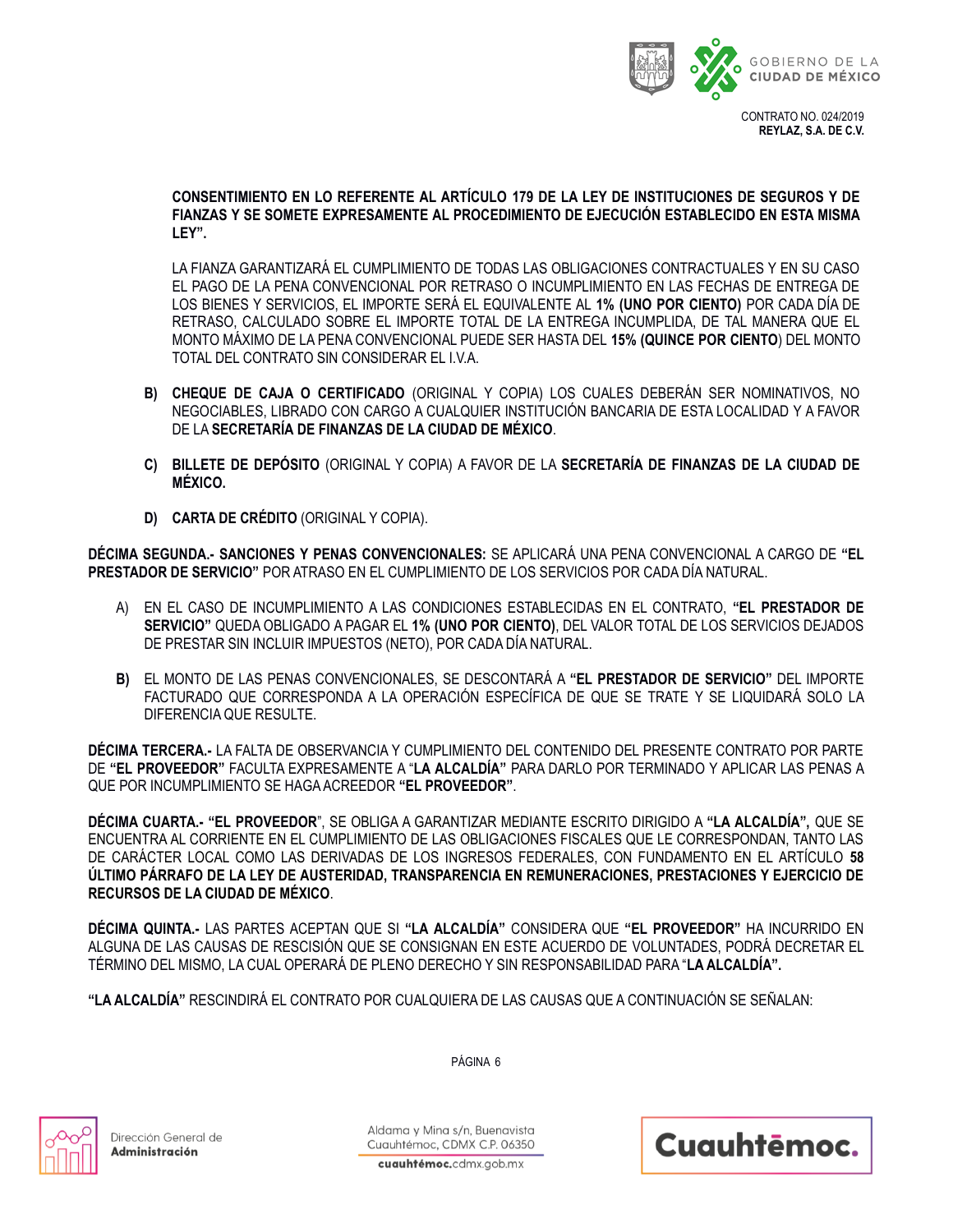

- **1.-** SI **"EL PROVEEDOR"** NO CUMPLE CON LA ENTREGA DE LOS BIENES DENTRO DEL PLAZO SEÑALADO EN EL PRESENTE CONTRATO.
- **2.-** SI **"EL PROVEEDOR"** NO CUMPLE CON LA CANTIDAD DE LOS BIENES, CALIDAD, CARACTERÍSTICAS Y ESPECIFICACIONES CONSIGNADAS EN EL PRESENTE INSTRUMENTO.
- **3.-** SI **"EL PROVEEDOR"** ES DECLARADO EN CONCURSO MERCANTIL.
- **4.-** SI **"EL PROVEEDOR"** SUBCONTRATA, CEDE O TRASPASA EN FORMA TOTAL O PARCIAL LOS DERECHOS Y OBLIGACIONES DERIVADAS DEL PRESENTE CONTRATO.
- **5.-** EN GENERAL POR CUALQUIER OTRA CAUSA IMPUTABLE A **"EL PROVEEDOR"** QUE LESIONE LOS INTERESES DE "**LA ALCALDÍA".**

**DÉCIMA SEXTA.- "EL PROVEEDOR**", SE RESPONSABILIZA AMPLIAMENTE POR PROBABLES ACCIDENTES QUE PUEDAN OCURRIR DERIVADOS DE LA INSTALACIÓN DE LOS BIENES, MATERIA DEL PRESENTE CONTRATO DURANTE SU VIGENCIA, POR LO QUE A LA FIRMA DEL PRESENTE CONTRATO, ENTREGARÁ A **"LA ALCALDÍA**" ORIGINAL DE LA **PÓLIZA DE RESPONSABILIDAD CIVIL**, LA CUAL DEBE DE CUBRIR LOS DAÑOS A TERCEROS EN QUE PUDIERA INCURRIR ÉSTE.

**DÉCIMA SÉPTIMA.-** AMBAS PARTES CONVIENEN, QUE EN EL SUPUESTO DE UNA TERMINACIÓN ANTICIPADA DEL PRESENTE CONTRATO, LA SUSPENSIÓN TEMPORAL O DEFINITIVA DEL MISMO, YA SEA DE COMÚN ACUERDO O POR UN CASO FORTUITO O DE FUERZA MAYOR, ÉSTA SERÁ SIN RESPONSABILIDAD ALGUNA PARA "**LA ALCALDÍA".**

**DÉCIMA OCTAVA.-** AMBAS PARTES SE OBLIGAN A SUJETARSE ESTRICTAMENTE A LOS TÉRMINOS, LINEAMIENTOS, PROCEDIMIENTOS Y REQUISITOS QUE ESTABLEZCAN LA LEY DE ADQUISICIONES PARA EL DISTRITO FEDERAL Y SUPLETORIAMENTE EL CÓDIGO CIVIL Y EL CÓDIGO DE PROCEDIMIENTOS CIVILES, AMBOS PARA EL DISTRITO FEDERAL.

**DÉCIMA NOVENA.-** PARA TODO LO RELACIONADO CON LA INTERPRETACIÓN, CUMPLIMIENTO Y EJECUCIÓN DE LAS OBLIGACIONES DERIVADAS DEL PRESENTE CONTRATO, AMBAS PARTES SE SOMETEN A LA JURISDICCIÓN DE LOS TRIBUNALES COMPETENTES EN LA CIUDAD DE MÉXICO, RENUNCIANDO A CUALQUIER FUERO PRESENTE O FUTURO, QUE POR RAZÓN DE SUS DOMICILIOS U OTRA CIRCUNSTANCIA PUDIERA CORRESPONDERLES.

LAS PARTES MANIFIESTAN QUE ENTERADAS DEL CONTENIDO, EFECTOS Y FUERZA LEGAL DEL PRESENTE CONTRATO, LO FIRMAN EN CUATRO TANTOS DE CONFORMIDAD EN LA CIUDAD DE MÉXICO A LOS **VEINTINUEVE DÍAS DEL MES DE JULIO DE DOS MIL DIECINUEVE.**

**POR "LA ALCALDÍA" "EL PROVEEDOR"**

**NÉSTOR NÚÑEZ LÓPEZ ALCALDE**

**CARLA ADRIANA RODRÍGUEZ CAMACHO REPRESENTANTE LEGAL DE REYLAZ, S.A. DE C.V.**

PÁGINA 7



Dirección General de Administración

Aldama y Mina s/n. Buenavista Cuauhtémoc, CDMX C.P. 06350 Cuauhtēmoc.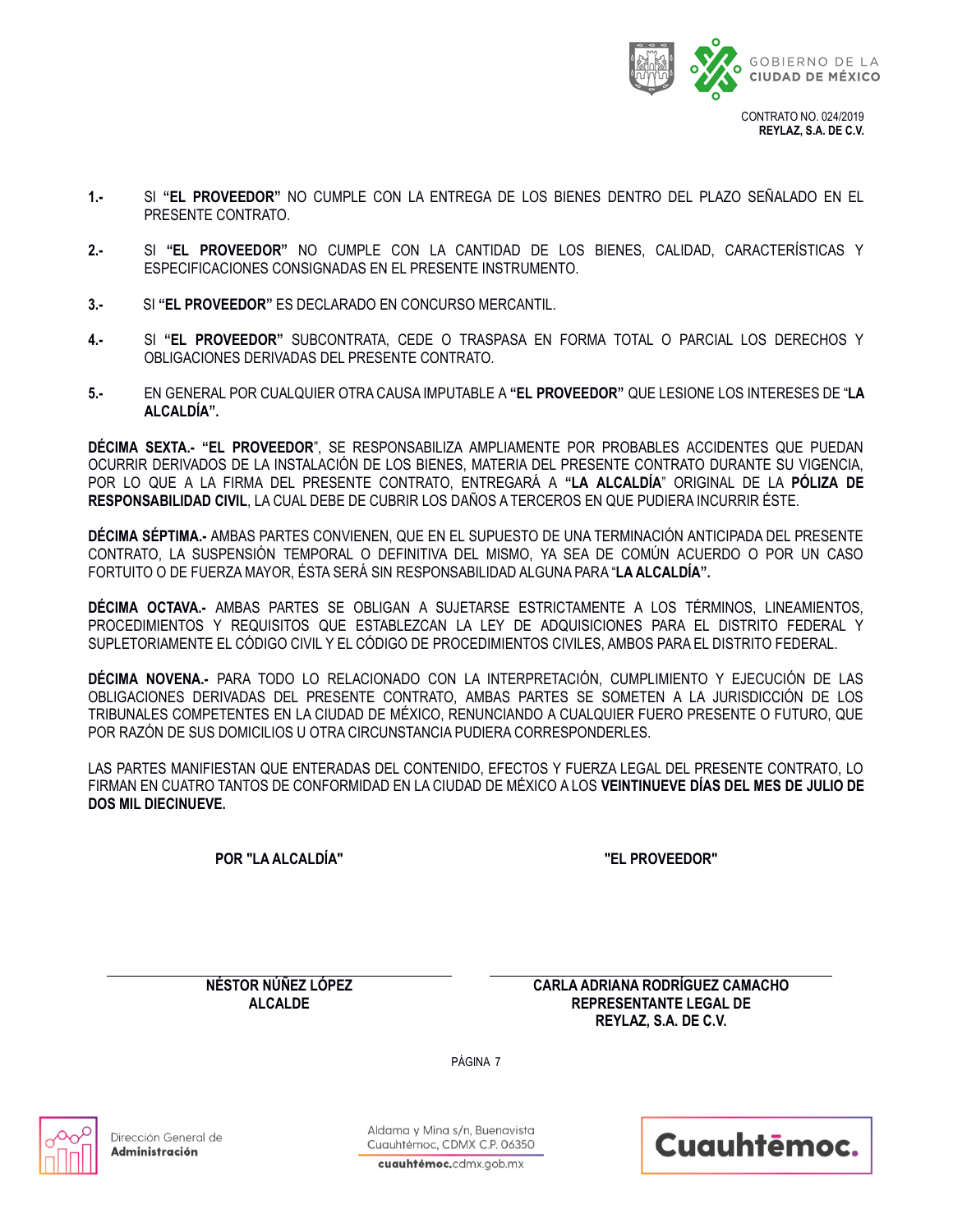

**T E S T I G O S**

**NÉLIDA NAYETHZY CHAVERO BECERRIL DIRECTORA DE RECURSOS MATERIALES Y SERVICIOS GENERALES** 

**ROXANA DE LA O ACUÑA SUBDIRECTORA DE RECURSOS MATERIALES**

**Vo. Bo.**

\_\_\_\_\_\_\_\_\_\_\_\_\_\_\_\_\_\_\_\_\_\_\_\_\_\_\_\_\_\_\_\_\_\_ **ALEJANDRO LÓPEZ TENORIO DIRECTOR GENERAL DE DESARROLLO Y BIENESTAR**

LAS FIRMAS QUE ANTECEDEN FORMAN PARTE INTEGRANTE DEL **CONTRATO NO. 024/2019** CELEBRADO ENTRE LA EMPRESA **REYLAZ, S.A. DE C.V.** Y EL ÓRGANO POLÍTICO-ADMINISTRATIVO DEL GOBIERNO DE LA CIUDAD DE MÉXICO EN CUAUHTÉMOC A LOS **VEINTINUEVE DÍAS DEL MES DE JULIO DE DOS MIL DIECINUEVE.**

PÁGINA 8



Dirección General de Administración

Aldama y Mina s/n, Buenavista Cuauhtémoc, CDMX C.P. 06350

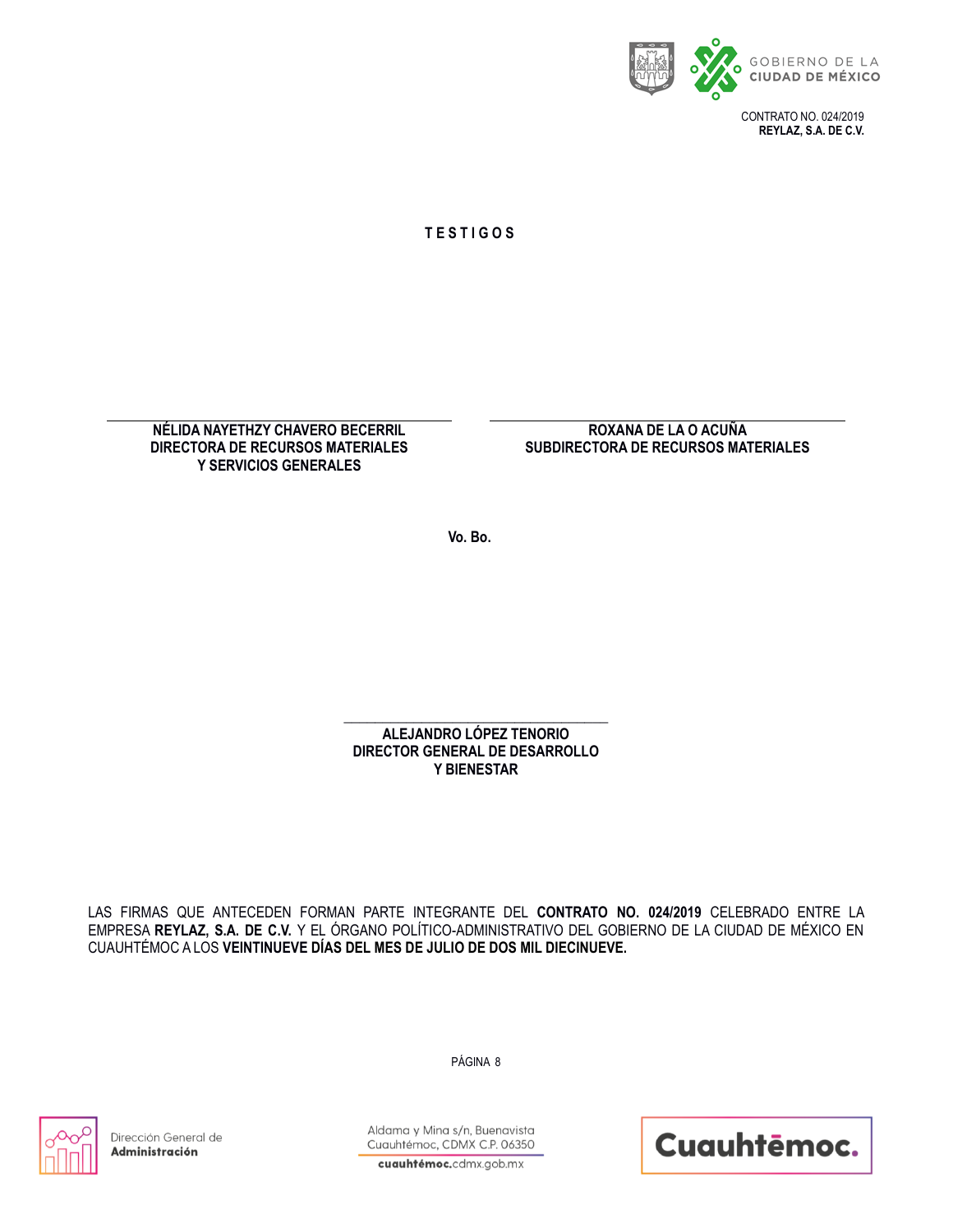

# **ANEXO 1**

## **REQUISICIÓN DE COMPRA NÚMERO 057. "DIRECCIÓN GENERAL DE DESARROLLO Y BIENESTAR" (DIRECCIÓN DE DESARROLLO SOCIAL) COMITÉ CIUDADANO VALLE GÓMEZ (CLAVE 15-033)**

## **SUMINISTRO E INSTALACIÓN DE JUEGOS INFANTILES Y GIMNASIO PARA EXTERIOR.**

| NO.            | <b>CONCEPTO</b>                                                    | <b>UNIDAD DE</b><br><b>MEDIDA</b> | <b>CANTIDAD</b> | <b>PRECIO</b><br><b>UNITARIO</b><br>(SIN IVA) | <b>IMPORTE</b><br>(SIN IVA) |
|----------------|--------------------------------------------------------------------|-----------------------------------|-----------------|-----------------------------------------------|-----------------------------|
| 1              | COLUMPIO (SET INCLUYE TOBOGÁN E<br>INSTALACIÓN)                    | <b>PIEZA</b>                      | $\overline{2}$  | 279,054.90<br>\$                              | \$<br>558,109.80            |
| $\overline{2}$ | RESBALADILLA (INSTALACIÓN)                                         | <b>PIEZA</b>                      | $\overline{2}$  | 166,687.54<br>\$                              | \$<br>333,375.08            |
| 3              | GIMNASIO UNIVERSAL (EQUIPO DE TRES<br>PIEZAS, INCLUYE INSTALACIÓN) | PIEZA                             | $\overline{2}$  | 222,813.29<br>\$                              | \$<br>445,626.57            |
|                |                                                                    |                                   |                 | <b>SUBTOTAL</b>                               | \$<br>1,337,111.45          |
|                |                                                                    |                                   |                 | I.V.A.                                        | \$<br>213,937.83            |
|                |                                                                    |                                   |                 | <b>TOTAL</b>                                  | \$<br>1,551,049.28          |

# **SIN TEXTO**

## PÁGINA 9



Dirección General de Administración

Aldama y Mina s/n, Buenavista Cuauhtémoc, CDMX C.P. 06350

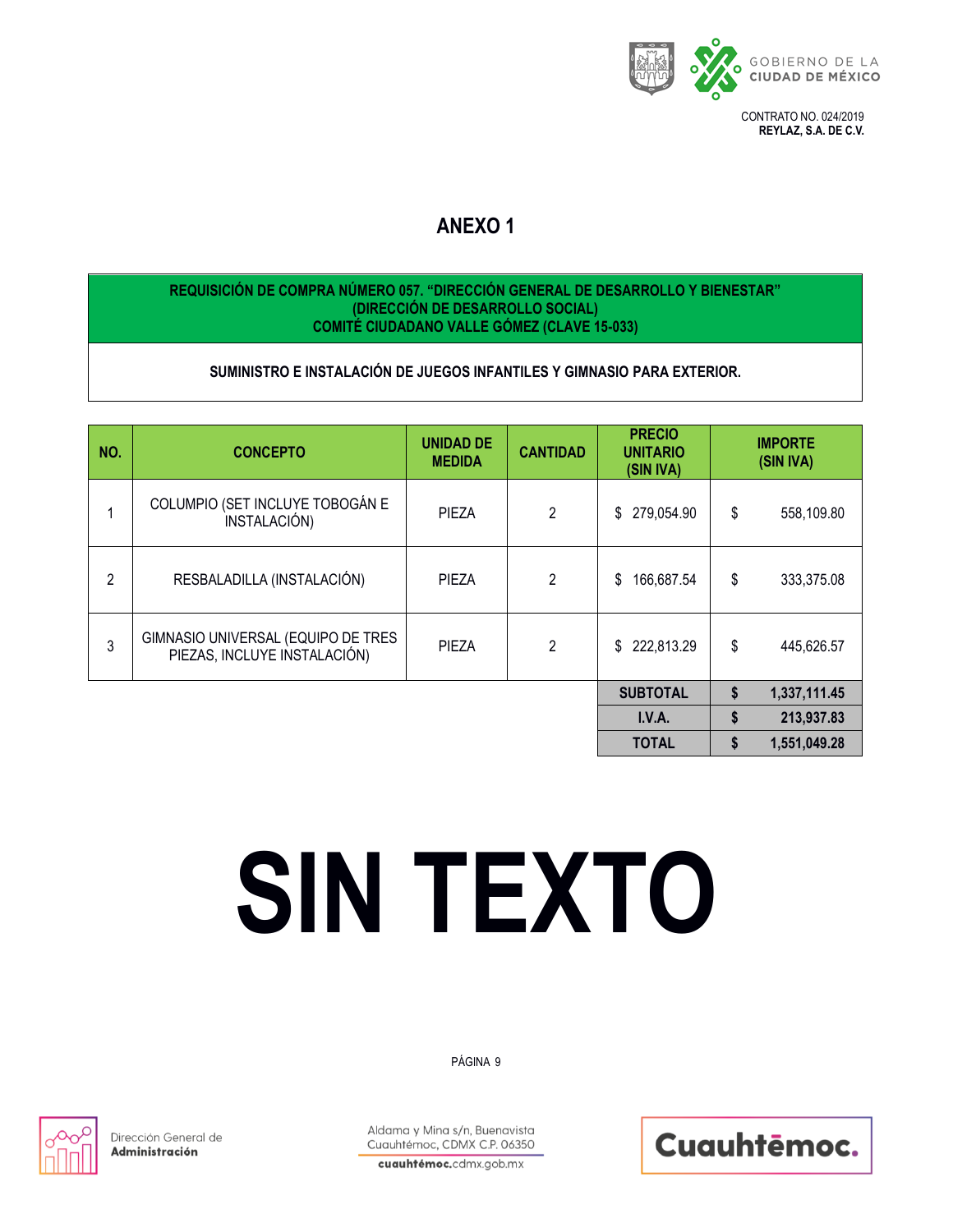

## **ANEXO TÉCNICO**

## **ESPECIFICACIONES TÉCNICAS**

| NO. | <b>CONCEPTO</b>                              | UNIDAD DE MEDIDA | <b>CANTIDAD</b> |
|-----|----------------------------------------------|------------------|-----------------|
|     | COLUMPIO (SET INCLUYE TOBOGÁN E INSTALACIÓN) | PIEZA            |                 |

## **COLUMPIO (INSTALACIÓN):**

ESPECIFICACIONES TÉCNICAS: COLUMPIO Y TOBOGÁN FABRICADOS CON UNA ESTRUCTURA DE ACERO GALVANIZADO CON PINTURA POLIÉSTER TERMO ENDURECIDA, CADENA DE ACERO GALVANIZADO CUBIERTO CON MATERIAL TERMO-CONTRACTIBLE, CUERDAS DE POLIPROPILENO REFORZADO 16 MM CON LOS EXTREMOS CUBIERTOS CON GOMA. MEDIDAS: 2.97 M (LARGO) X 3.92 M (ANCHO HASTA EL EXTREMO DEL TOBOGÁN) X 2.28 M (ALTO).

EN CASO DE LOS BIENES OFERTADOS CONSTEN DE PARTES PLÁSTICAS, ESTAS DEBERÁN DE ROTO MOLDEO, ESTAR FABRICADAS CON LAS SIGUIENTES ESPECIFICACIONES TÉCNICAS: DEBERÁN ESTAR HECHOS DE RESINA MALEABLE AL CALOR FABRICADA DE POLIPROPILENO DE BAJA DENSIDAD, ESTE TIPO DE RESINA DEBE OFRECER DURABILIDAD Y RESISTENCIA A LOS RAYOS UV, ESTE PLÁSTICO DEBE DE SER DE COLOR INTEGRADO PARA OFRECER UNA MAYOR RESISTENCIA A LA DECOLORACIÓN (NO DEBERÁ ESTAR PINTADO). TODAS ESTAS PARTES DE PLÁSTICO DEBEN TENER UNA RESISTENCIA A LA TENSIÓN DE 2500 PSI SEGÚN LA NORMA ASTM D 368-02, ESTAS PARTES DEBERÁN TENER EN PROMEDIO UN ESPESOR DE 0.250" EN CASO DE QUE LOS BIENES OFERTADOS CONSTEN DE PARTES METÁLICAS, ESTAS DEBERÁN DE ESTAR PINTADAS CON PINTURA ELECTROSTÁTICA CON LAS SIGUIENTES CARACTERÍSTICAS: TENDRÁ QUE SER APLICADO CON PISTOLA Y FIJADO DE MANERA ELECTROSTÁTICA SOBRE LOS COMPONENTES DE METAL, TODAS LAS SUPERFICIES A APLICAR DEBERÁN ESTAR LIBRES DE RESIDUOS DE SOLDADURA COMO ESCORIA O SALPICONES, DESPUÉS LIMPIADO CON UN MULTIPROCESO QUE INCLUYE BAÑO DE FOSFATIZADO. ADICIONALMENTE TODOS LOS COMPONENTES DEBERÁN SER PRECALENTADOS PARA GARANTIZAR EL SECADO DE CADA PIEZA ANTES DE APLICAR EL RECUBRIMIENTO EN POLVO. FINAL MENTE SE DEBERÁN APLICAR UNA CAPA DE PINTURA EN POLVO PARA LOGRAR UN ESPESOR PROMEDIO DE 3 MILÉSIMAS, TODO EL RECUBRIMIENTO DE POLIÉSTER EN POLVO DEBERÁ CUMPLIR CON LAS NORMAS ASTM D-522 (PRUEBA DE FLEXIBILIDAD), D-2794 (PRUEBA DE RESISTENCIA AL IMPACTO), B-117 (PRUEBA DE RESISTENCIA A CLIMA SALINO), D-3363 (PRUEBA DE DUREZA), D-2454 (PRUEBA DE SOBRE COCIMIENTO), D-3359GB (PRUEBA DE ADHESIÓN). COPLES DE CONEXIÓN Y TAPONES DE ALUMINIO. TORNILLO ANTI VANDÁLICO. MEDIDAS DEL ÁREA 14 X 11 METROS. LOS BIENES DEBERÁN SER INSTALADOS SOBRE CUALQUIER SUPERFICIE YA SEA PASTO O ALGUNA SUPERFICIE AMORTIGUANTE.

EL COLUMPIO SE INSTALARÁ SOBRE UNA SUPERFICIE DE PASTO SINTÉTICO, QUE INCLUYE TODO LO NECESARIO PARA SU CORRECTA EJECUCIÓN.

| NO. | <b>CONCEPTO</b>            | <b>UNIDAD DE MEDIDA</b> | CANTIDAD |
|-----|----------------------------|-------------------------|----------|
|     | RESBALADILLA (INSTALACIÓN) | PIEZA                   |          |

## **RESBALADILLA (INSTALACIÓN):**

ESPECIFICACIONES TÉCNICAS: RESBALADILLA DE TRES METROS DE PENDIENTE. FABRICADOS CON UNA ESTRUCTURA DE ACERO Y TUBULAR DE METAL TODO CON PINTURA POLIÉSTER TERMOENDURECIDA. ÁREA 2.40 X 0.63 M, ALTURA 1.80 X 3.00 M. CAPACIDAD 180 KG. PESO 70 KG.

PÁGINA 10



Dirección General de Administración

Aldama y Mina s/n. Buenavista Cuauhtémoc, CDMX C.P. 06350 Cuauhtēmoc.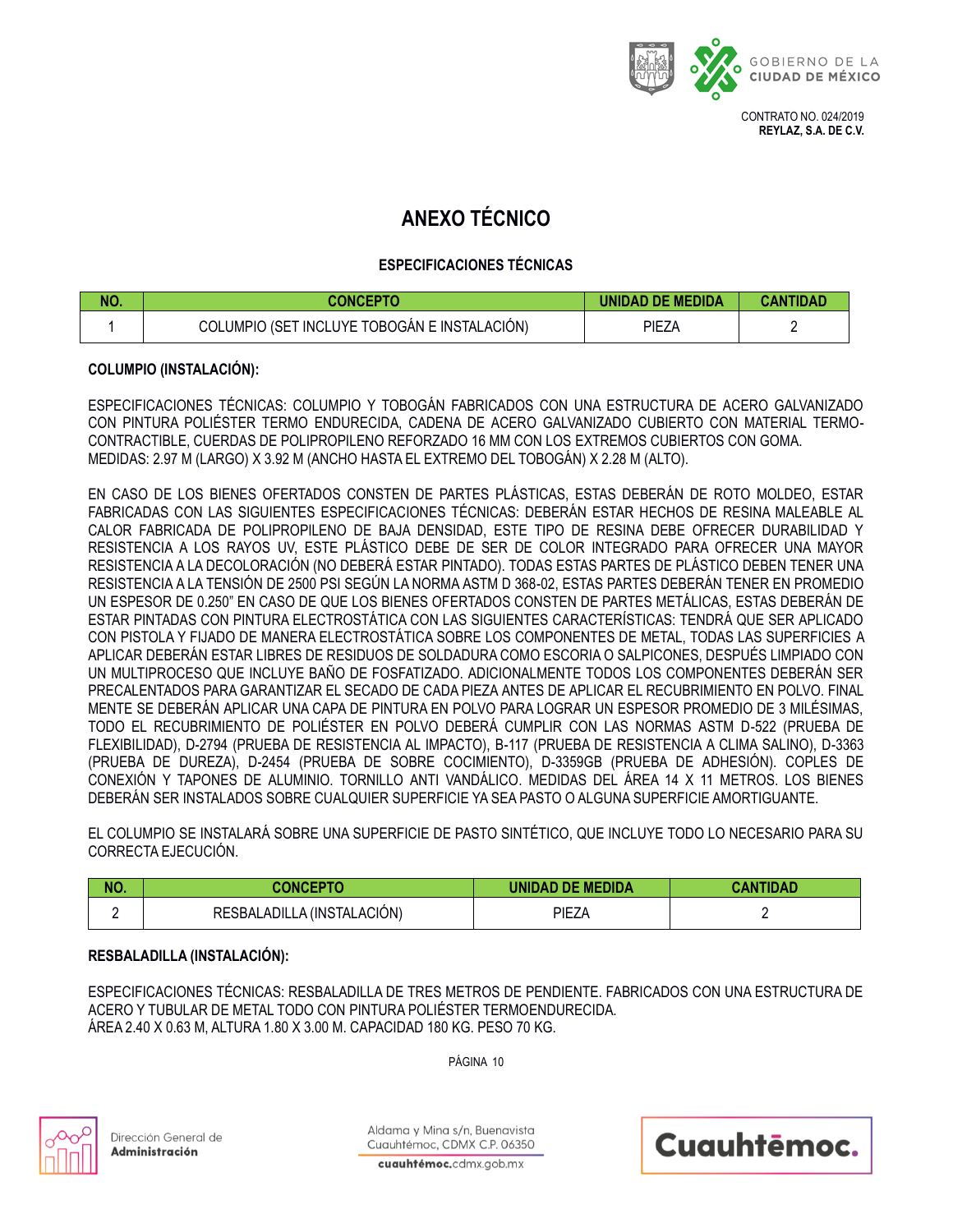

EN CASO DE LOS BIENES OFERTADOS CONSTEN DE PARTES PLÁSTICAS, ESTAS DEBERÁN DE ROTO MOLDEO, ESTAR FABRICADAS CON LAS SIGUIENTES ESPECIFICACIONES TÉCNICAS: DEBERÁN ESTAR HECHOS DE RESINA MALEABLE AL CALOR FABRICADA DE POLIPROPILENO DE BAJA DENSIDAD, ESTE TIPO DE RESINA DEBE OFRECER DURABILIDAD Y RESISTENCIA A LOS RAYOS UV, ESTE PLÁSTICO DEBE DE SER DE COLOR INTEGRADO PARA OFRECER UNA MAYOR RESISTENCIA A LA DECOLORACIÓN (NO DEBERÁ ESTAR PINTADO). TODAS ESTAS PARTES DE PLÁSTICO DEBEN TENER UNA RESISTENCIA A LA TENSIÓN DE 2500 PSI SEGÚN LA NORMA ASTM D 368-02, ESTAS PARTES DEBERÁN TENER EN PROMEDIO UN ESPESOR DE 0.250" EN CASO DE QUE LOS BIENES OFERTADOS CONSTEN DE PARTES METÁLICAS, ESTAS DEBERÁN DE ESTAR PINTADAS CON PINTURA ELECTROSTÁTICA CON LAS SIGUIENTES CARACTERÍSTICAS: TENDRÁ QUE SER APLICADO CON PISTOLA Y FIJADO DE MANERA ELECTROSTÁTICA SOBRE LOS COMPONENTES DE METAL, TODAS LAS SUPERFICIES A APLICAR DEBERÁN ESTAR LIBRES DE RESIDUOS DE SOLDADURA COMO ESCORIA O SALPICONES, DESPUÉS LIMPIADO CON UN MULTIPROCESO QUE INCLUYE BAÑO DE FOSFATIZADO. ADICIONALMENTE TODOS LOS COMPONENTES DEBERÁN SER PRECALENTADOS PARA GARANTIZAR EL SECADO DE CADA PIEZA ANTES DE APLICAR EL RECUBRIMIENTO EN POLVO. FINAL MENTE SE DEBERÁN APLICAR UNA CAPA DE PINTURA EN POLVO PARA LOGRAR UN ESPESOR PROMEDIO DE 3 MILÉSIMAS, TODO EL RECUBRIMIENTO DE POLIÉSTER EN POLVO DEBERÁ CUMPLIR CON LAS NORMAS ASTM D-522 (PRUEBA DE FLEXIBILIDAD), D-2794 (PRUEBA DE RESISTENCIA AL IMPACTO), B-117 (PRUEBA DE RESISTENCIA A CLIMA SALINO), D-3363 (PRUEBA DE DUREZA), D-2454 (PRUEBA DE SOBRE COCIMIENTO), D-3359GB (PRUEBA DE ADHESIÓN). COPLES DE CONEXIÓN Y TAPONES DE ALUMINIO. TORNILLO ANTI VANDÁLICO. MEDIDAS DEL ÁREA 14 X 11 METROS. LOS BIENES DEBERÁN SER INSTALADOS SOBRE CUALQUIER SUPERFICIE YA SEA PASTO O ALGUNA SUPERFICIE AMORTIGUANTE.

LA RESBALADILLA SE INSTALARÁ SOBRE UNA SUPERFICIE DE PASTO SINTÉTICO, QUE INCLUYE TODO LO NECESARIO PARA SU CORRECTA EJECUCIÓN.

| NO. | <b>CONCEPTO</b>                                                 | <b>UNIDAD DE</b><br><b>MEDIDA</b> | <b>CANTIDAD</b> |
|-----|-----------------------------------------------------------------|-----------------------------------|-----------------|
|     | GIMNASIO UNIVERSAL (EQUIPO DE TRES PIEZAS, INCLUYE INSTALACIÓN) | PIEZA                             |                 |

## **GIMNASIO UNIVERSAL (INSTALACIÓN):**

- EJERCITADOR PIERNA/SURFEANDO. MEDIDAS: 188 X 90 X 200 CM. PESO: 155.5 KG. FABRICADOS CON TUBERÍA DE ACERO, RODAMIENTOS SELLADOS Y EN ACERO INOXIDABLE, PEDALES CON RANURAS ANTIDERRAPANTES DE ALUMINIO DE ALTO IMPACTO CON PROCESOS DE SOLDADURA Y ACABADO CON POLVO. CON PINTURA DE POLIÉSTER TERMOENDURECIDA.

- EJERCITADOR CANOA/ABDOMINALES. MEDIDAS: 165 X 165 X 200 CM. PESO: 142 KG. FABRICADOS CON TUBERÍA DE ACERO, RODAMIENTOS SELLADOS Y EN ACERO INOXIDABLE, PEDALES CON RANURAS ANTIDERRAPANTES DE ALUMINIO DE ALTO IMPACTO CON PROCESOS DE SOLDADURA Y ACABADO CON POLVO. CON PINTURA DE POLIÉSTER TERMOENDURECIDA.

- EJERCITADOR DOMINADAS/BARRAS. MEDIDAS: 260 X 80 X 200 CM. PESO: 165.5 KG. FABRICADOS CON TUBERÍA DE ACERO, RODAMIENTOS SELLADOS Y EN ACERO INOXIDABLE, PEDALES CON RANURAS ANTIDERRAPANTES DE ALUMINIO DE ALTO IMPACTO CON PROCESOS DE SOLDADURA Y ACABADO CON POLVO. CON PINTURA DE POLIÉSTER TERMOENDURECIDA.

EN CASO DE LOS BIENES OFERTADOS CONSTEN DE PARTES PLÁSTICAS, ESTAS DEBERÁN DE ROTO MOLDEO, ESTAR FABRICADAS CON LAS SIGUIENTES ESPECIFICACIONES TÉCNICAS: DEBERÁN ESTAR HECHOS DE RESINA MALEABLE AL CALOR FABRICADA DE POLIPROPILENO DE BAJA DENSIDAD, ESTE TIPO DE RESINA DEBE OFRECER DURABILIDAD Y

PÁGINA 11



Dirección General de Administración

Aldama y Mina s/n. Buenavista Cuauhtémoc, CDMX C.P. 06350